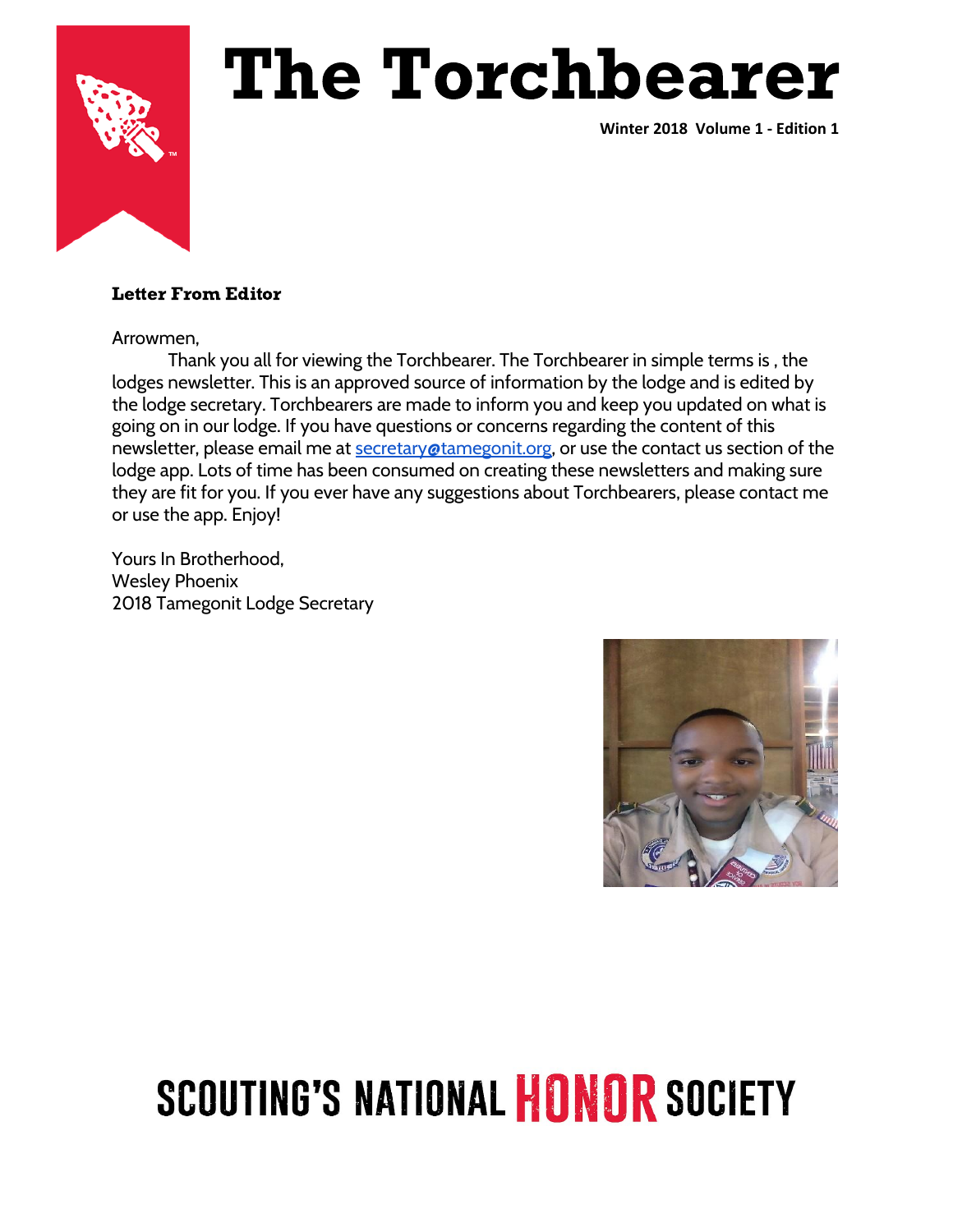

**Spring 2018 Volume 1 - Edition 1**

#### Letter From the Vice- Chief of Inductions

Hi,

I'm Brian Blood, your 2018 Vice Chief of Inductions. My inductions team is planning a great inductions season for you this year, hoping to get everyone more involved in Order of the Arrow. We are meeting once a month–every second Wednesday–to make this one of the best inductions for all people attending. That being said, here are a few dates to keep in mind:

- Inductions Dry-Run: March 24<sup>th</sup>
- 1<sup>st</sup> Spring Induction: April 27<sup>th</sup>-29<sup>th</sup>
- $2<sup>nd</sup>$  Spring Induction: May 18<sup>th</sup>-20<sup>th</sup>
- $\bullet$  1<sup>st</sup> Summer Induction: June 6<sup>th</sup>-7<sup>th</sup>
- $\bullet$  2<sup>nd</sup> Summer Induction: June 13<sup>th</sup>-17<sup>th</sup>
- $\bullet$  1<sup>st</sup> Fall Induction (Bartle): August 10<sup>th</sup>-12<sup>th</sup>
- $\bullet$  2<sup>nd</sup> Fall Induction: August 24<sup>th</sup>-26<sup>th</sup>

We would love help at any induction, especially as runners, elangomats, nimats, or cooks on our brand new cooking team. We use our Dry-Run to train people wanting to assist on our inductions, so please sign up for that event! Also, if you would like to help with inductions, please contact me.

Thank you,

Brian Blood 2018 Vice Chief of Inductions 913-548-3941 [bloodbrian94@gmail.com](mailto:bloodbrian94@gmail.com) [vcinductions@tamegonit.org](mailto:vcinductions@tamegonit.org)

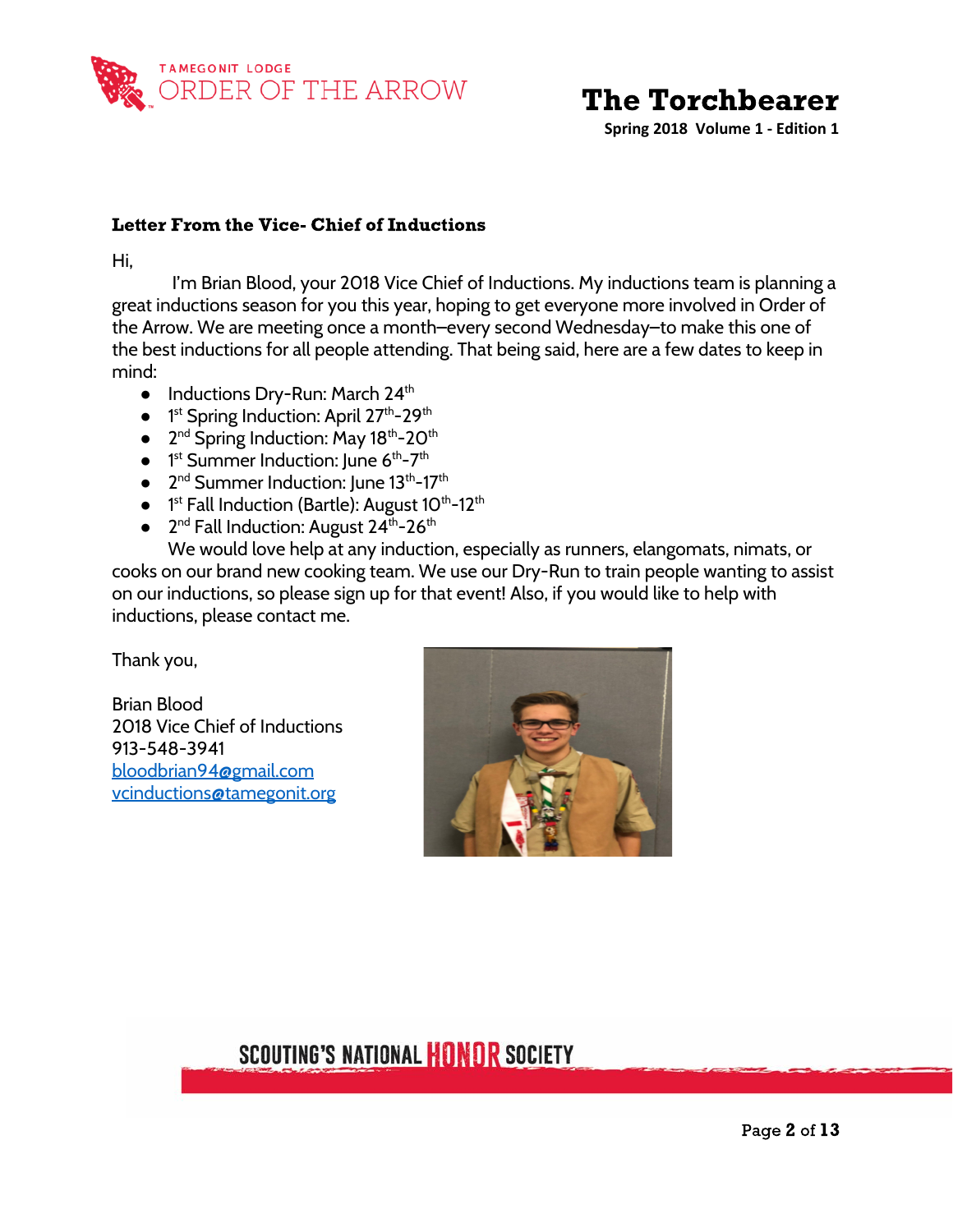

**Spring 2018 Volume 1 - Edition 1**

#### Letter from the Vice Chief of Programs

Arrowmen,

My name is Bradley Park, the 2018 Vice Chief of Program. My goals for this year are to make sure that we have a solid program for our non-arrowmen to participate in when they come with their troop to our induction weekends. Another goal for this year is to have a spectacular Fall Fellowship, since the one last year didn't happen because of the Scouting 500 I want to come back from the year break and have a Fall Fellowship that will make people want to come back for years to come. My last goal for this year is to overall improve

WWW, Bradley Park



and fine-tune **parts of our program so that isn't the same** year after year and we have things that will make people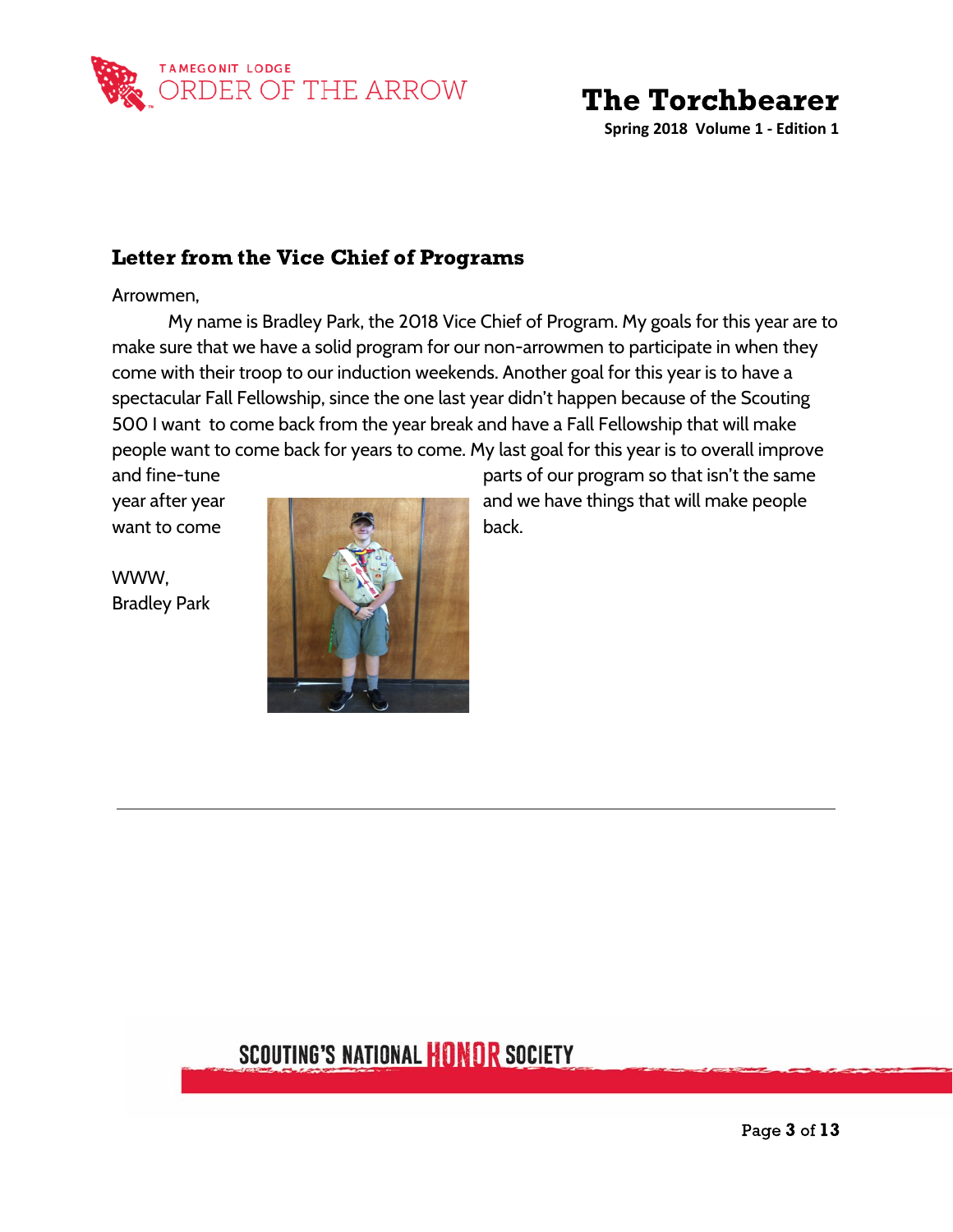

**Spring 2018 Volume 1 - Edition 1**

#### 2018 Tamegonit Lodge Officers

| <b>Position</b>                     | <b>Name</b>              |
|-------------------------------------|--------------------------|
| <b>Lodge Chief</b>                  | <b>Blake Steinmetz</b>   |
| <b>Vice-Chief of Administration</b> | <b>Jeremiah Thornton</b> |
| <b>Vice-Chief of Chapters</b>       | <b>John Manuel</b>       |
| <b>Vice-Chief of Inductions</b>     | <b>Brian Blood</b>       |
| <b>Vice-Chief of Program</b>        | <b>Bradley Park</b>      |
| <b>Secretary</b>                    | <b>Wesley Phoenix</b>    |
| <b>Treasurer</b>                    | <b>Coleman Moffit</b>    |

These are the lodge officers whom were voted upon from a previous event, usually Fall Fellowship, these officers have assumed their positions at the 2018 Winter Banquet and their terms last until the 2019 Winter Banquet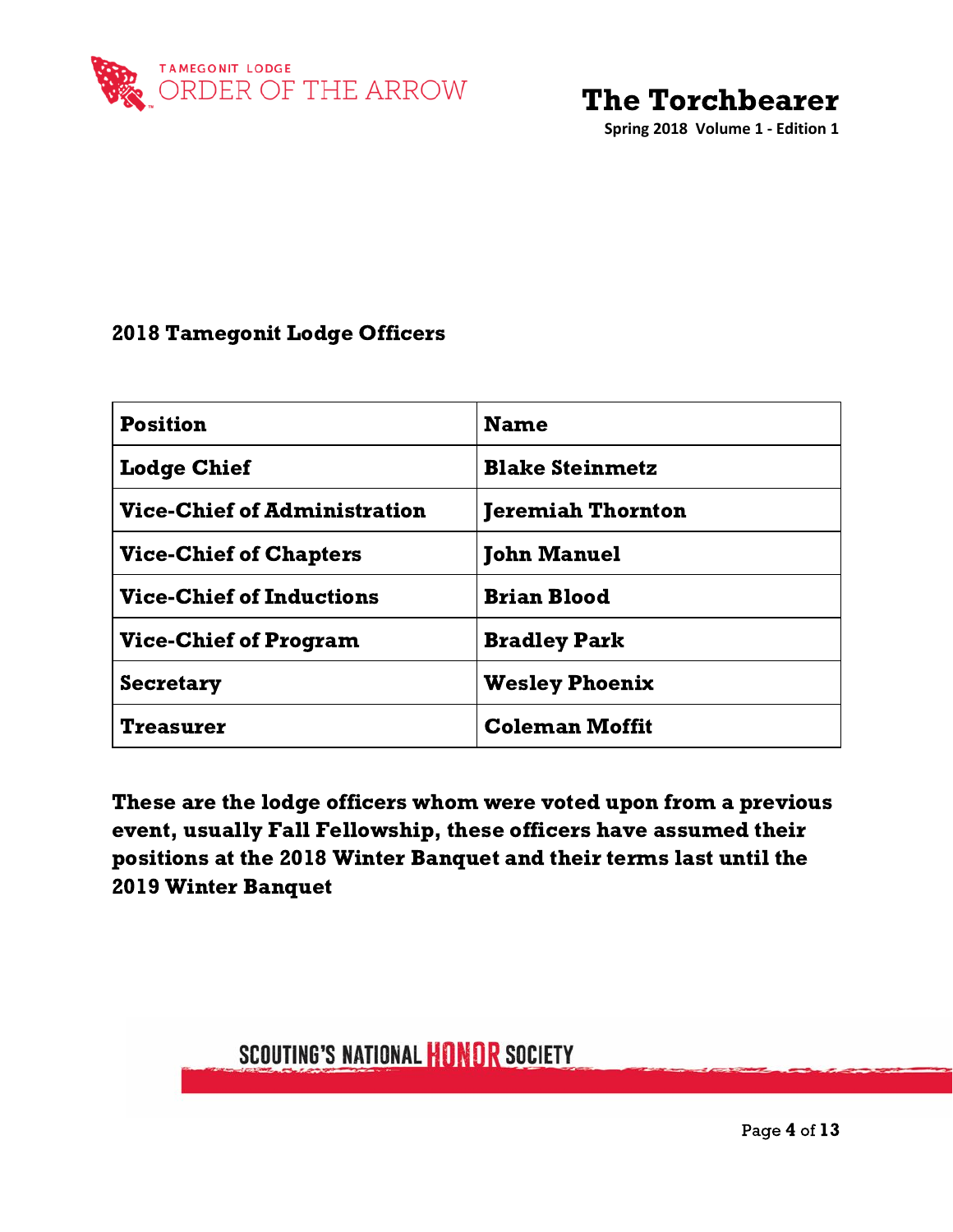

**Spring 2018 Volume 1 - Edition 1**

## Adults Be Advised

Adult Arrowmen,

Have ever wondered if there is a way to give cheerful service in Order of the Arrow without being an advisor? Well here is your solution, sign up for the adult cooking team, Tamegonit Lodge needs your help, there is no catering and you can help cook at lodge events. There is no coupe to go on your lanyard for this one, but for your hard work and services you may receive an apron. Please spread the word to other adults that may be interested, and the best part is, you don't even have to be a member in Order of the Arrow. If you are interested to serve Tamegonit Lodge as a member of the cooking team please contact the 2018 Lodge Chief, Blake S. at [chief@tamegonit.org](mailto:chief@tamegonit.org)**,** or you can use the the "contact us" section of the "Tamegonit Lodge Social App".

WWW,

Wesley Phoenix

Lodge Secretary

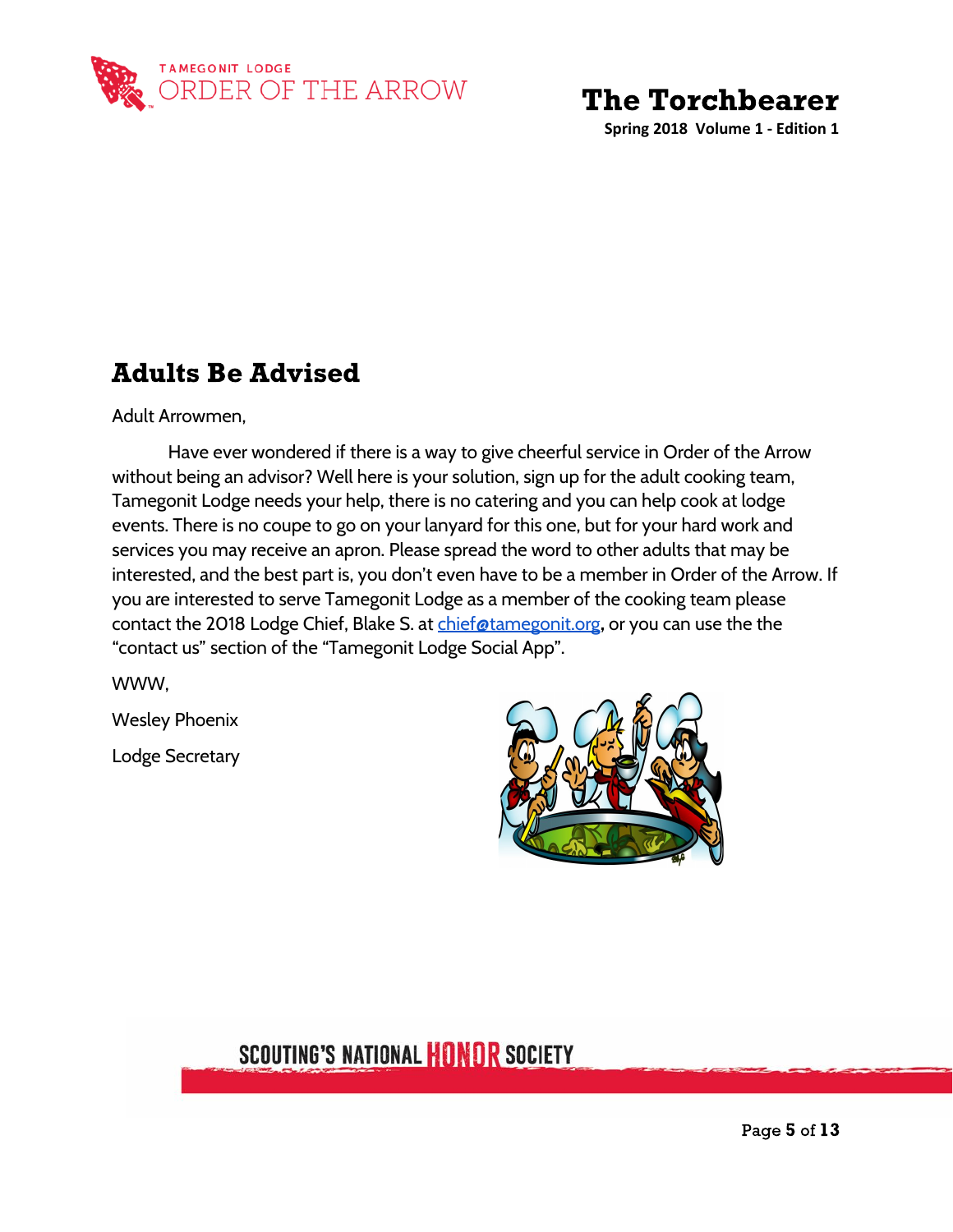

**Spring 2018 Volume 1 - Edition 1**

#### Don't Forget To Pay Your OA Dues



OA members paying their 2017 dues through their unit should contact their unit's OA Troop Representative or Troop Representative Adviser for information. Members paying their 2017 dues individually can pay online at <https://www.hoac-bsa.org/order-of-the-arrow> Don't miss out on another exciting year in the Order of the Arrow! Any questions can be directed at the Lodge Staff Adviser, Pete Maskovich.

#### Unit Elections



Has your unit scheduled a unit election yet? If no, there is no need to worry, the spring inductions are over, but there are still two summer inductions and a fall induction to be completed this 2018 year. If you have not scheduled an election and have scouts that

are eligible to be elected, please email your local Chapter advisor to set a date. If you are not familiar with your chapter advisor, you may visit [https://www.hoac-bsa.org/oa-chapters.](https://www.hoac-bsa.org/oa-chapters) Just visit the website, check to see which district you are in, scroll down to find the chapter advisor by the name of the district, and email the chapter advisor and he/she will assist you with your election needs.

#### Join The Ceremony Team



Have you ever wanted to be one of the Arrowmen who conduct ceremonies at inductions or Eagle Scout Court of Honors? Well you're in luck, the Tamegonit Lodge Ceremony Team is accepting anyone who wants to participate. Practices are every other Wednesday at Camp Naish. Much help is needed and there is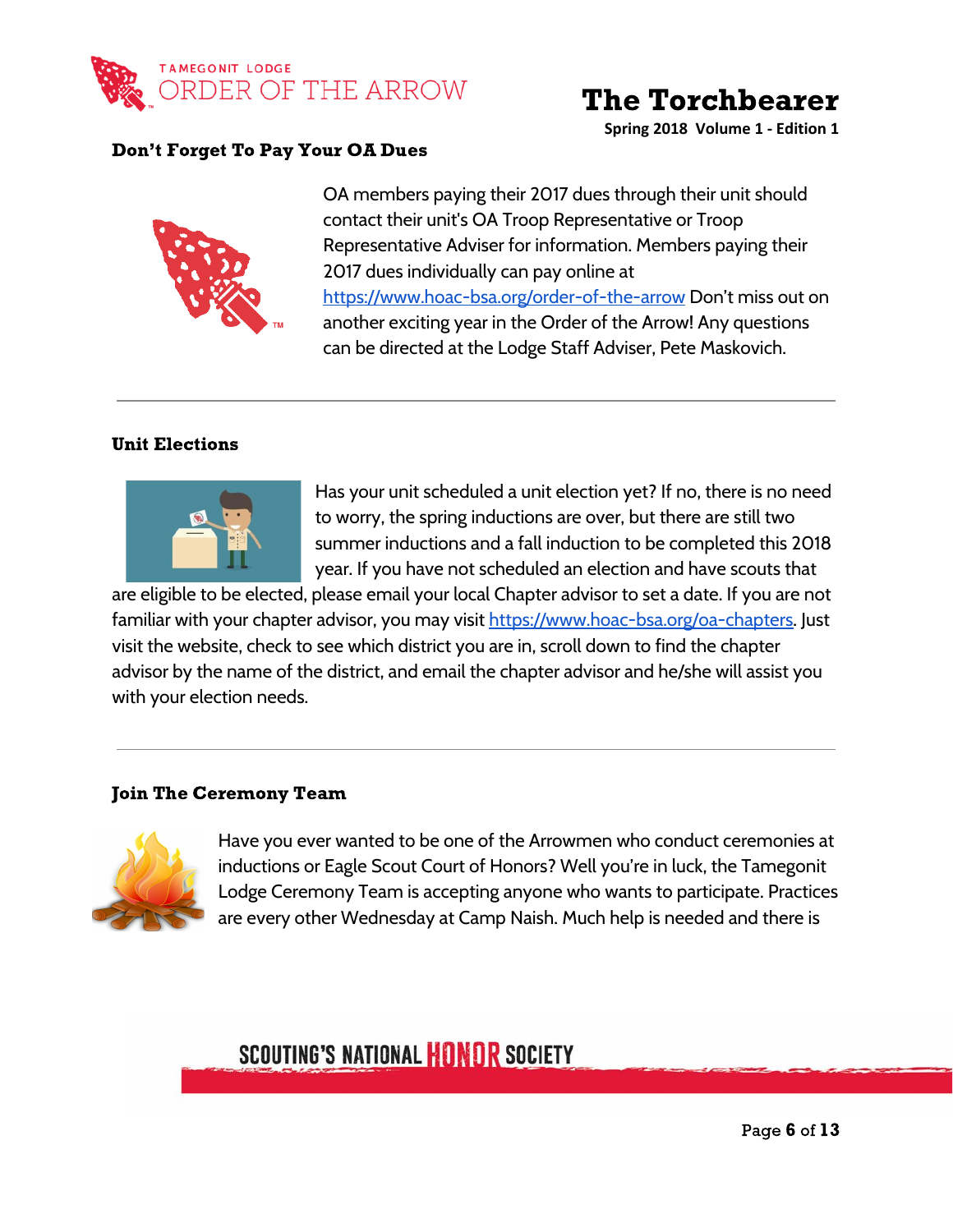

**Spring 2018 Volume 1 - Edition 1** no previous service required. Join a team that enhances your lodge, joining the Tamegonit Lodge Ceremony Team!

## 2018 Winter Banquet Recap

Winter Banquet is an annual event held at a different location every year. We as arrowmen come together to socialize, eat commerce, and fellowship. Chapters have booths to show what they have done in the past year. This is also the day the the newly elected officers officially start their term. In addition to all stated, the founders award and Vigil honor recipients are congratulated by the lodge. Concluding the event, there is a guest speaker, which is always someone who has been invited to share their story of leadership.

This 2018 year, Winter Banquet was at the DoubleTree Hotel. When doors opened at 4:30pm , Arrowmen from all parts of our lodge were ready to come into what can be considered as one of the most anticipated events our lodge hosts. The guest speaker this year was Robert Birkby, he has written many versions of the scout handbook and is the author of the Scout Fieldbook. He signed copies of the book and spoke to Arrowmen about the evolution COPE, scout handbooks and what his roles have been.

The Winter banquet this year was a success. We hope that everyone enjoyed this event and learned something. The Vigil Honors of 2018 are listed below, as well as the Founders Award Recipients. If you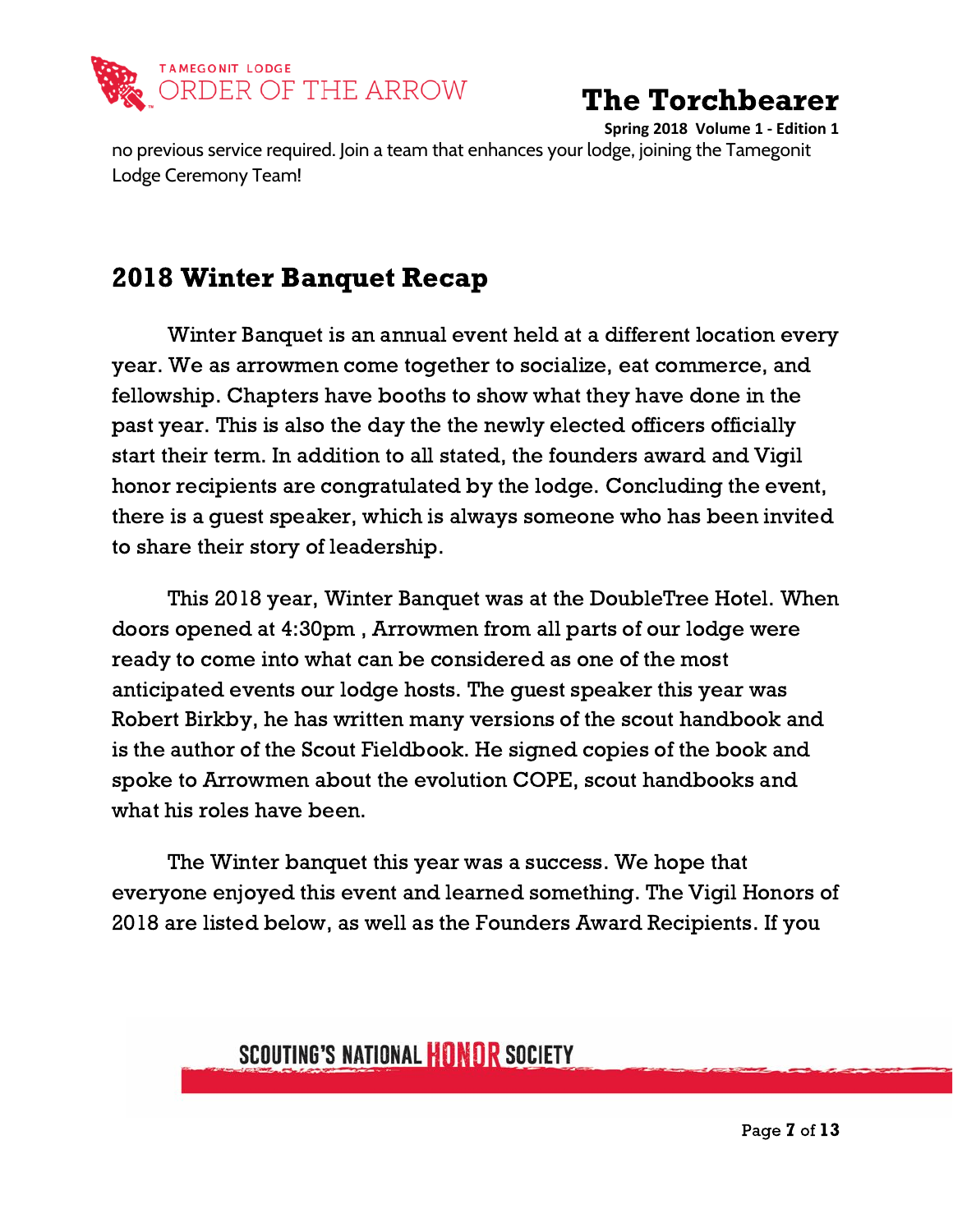

**Spring 2018 Volume 1 - Edition 1**

have any pictures from this event that you would like to see on the app, please submit them on the app at the "OA Meme Submitter" section.

#### Wesley Phoenix

#### 2017 Founders Award Recipients

#### **Will Oprisu**

This Arrowman is a humbled Guide for others. He started as a Chapter Ceremonialist in 2011, then began performing as a Lodge Ceremonialist since 2013 and continues tirelessly through this 2017 season. He provided leadership as Chapter 3 Chapter Chief. One of his many accolades included winning several ceremonial competitions at the last National Order of the Arrow Conference.

#### **Irma Sue Shirk**

This Arrowman's service has not wavered during her tenure in scouting. She has served a large number of very different youth and has helped each one be an effective leader. She is passionate about the program, and that brings dedication and enthusiasm. She is an advocate for all youth and does everything possible for the youth to be successful, especially in her position as the adviser to the vice chief of chapters.

#### **Ben Grimsley**

This Arrowman is a role model to present and future Arrowmen for setting an example of unselfish service. He has served in a variety of different roles in Scouting, the OA, and Camp Staff. Currently, He loyally serves our lodge and reservation as Emergency Preparedness Support Staff (EPSS) Adviser where his duties entail serving as our trained onsite health officer during induction events.

#### **Judy Molt**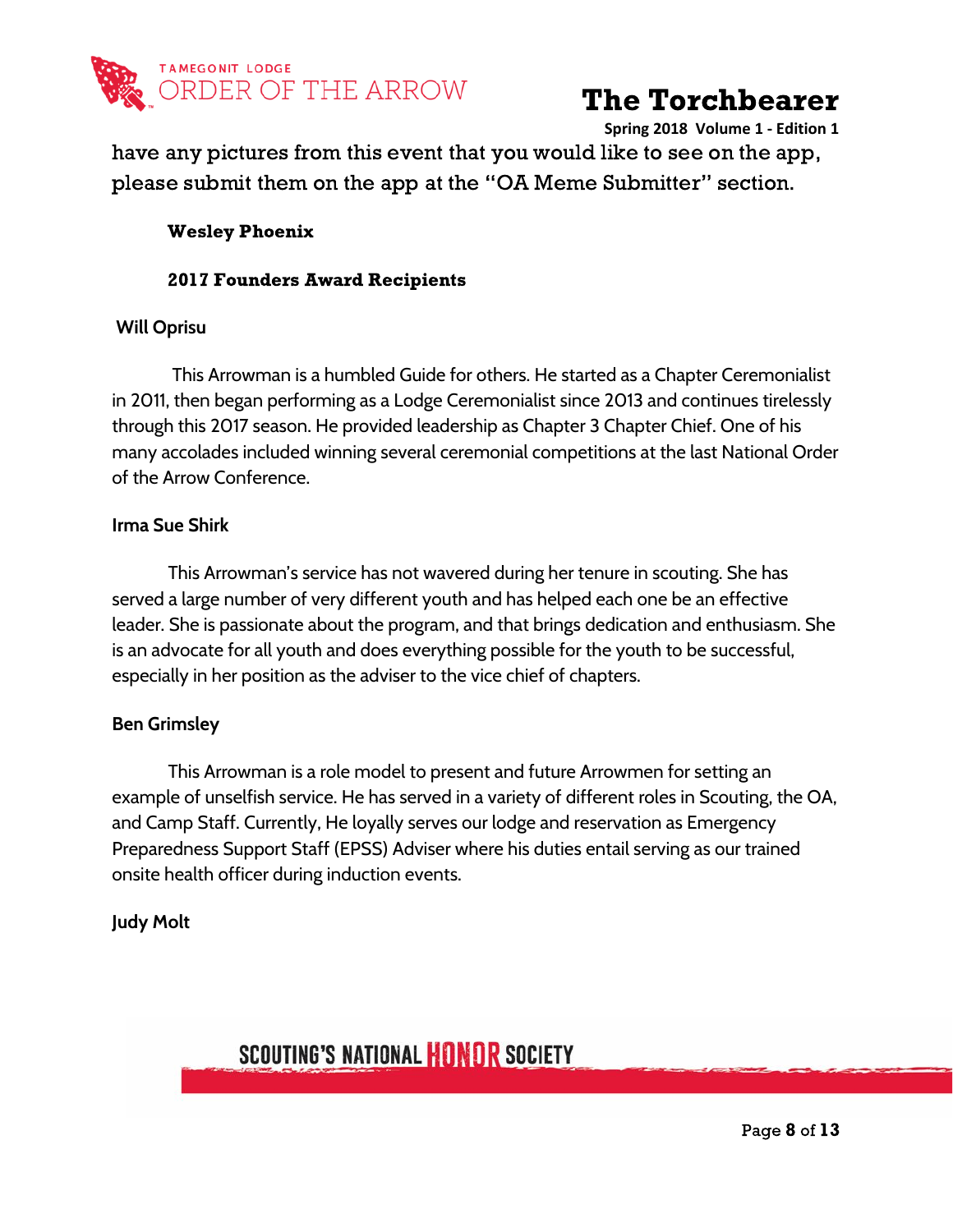

**Spring 2018 Volume 1 - Edition 1**

This arrowman has served many years in the OA (long past her children's involvement) at the district as OA Chapter Adviser and at the Lodge Level in a multitude of adviser positions. She has a "never give up" attitude and a willingness to serve in whatever capacity she is asked. She is optimistic and cheerful in the face of challenges. Currently, she serves the Lodge as the Membership Committee Adviser.

| Youth                   | Adult                   |
|-------------------------|-------------------------|
| <b>Blake Steinmetz</b>  | Dave Patterson          |
| Douglas Blake Thomas    | <b>Brian Van Schmus</b> |
| <b>Bradley Park</b>     | David Stanway           |
| <b>Brian Blood</b>      | Jeff Brown              |
| <b>Clay Christensen</b> | Jeff Flannery           |
| <b>Griffin Klimek</b>   | Joe Palausky            |
| Jeremiah Thornton, Jr   | Kristi Ogle             |
| John Manuel             | Mark Blanken            |
| <b>Kurt Johnson</b>     | Mark Kolar              |
| Kyle Lauber             | <b>Michael Morris</b>   |
| <b>Matthias Roening</b> | Nathan Roney            |

#### 2017 Tamegonit Lodge Vigil Honors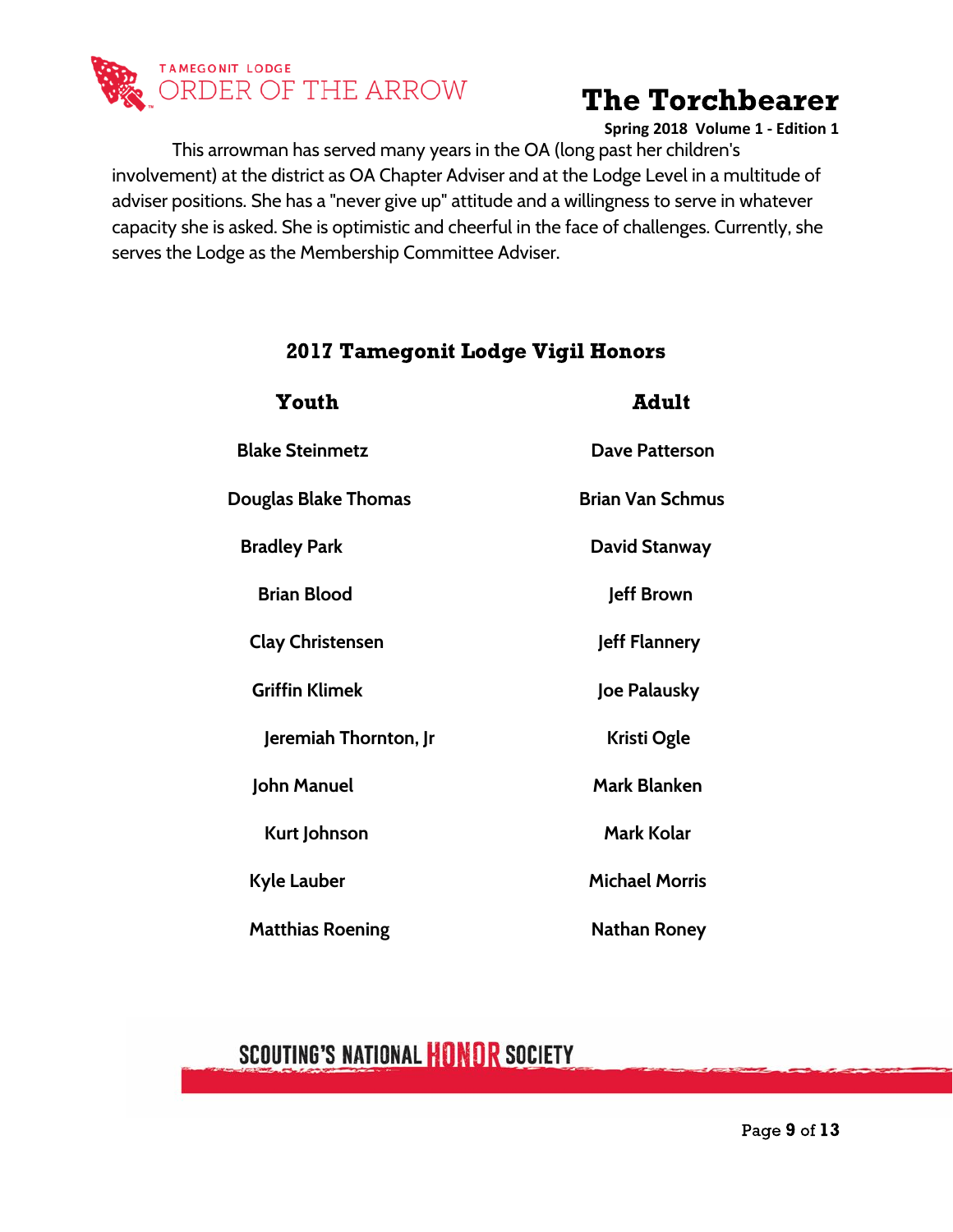

**Paul T. Davis Pedro Miller**

**Thomas Stockman Randy Meador** 

**Jeff Borgmeyer Scott Barnhart**

**Ricky Allen Roesch Tim McCarthy**

## The Torchbearer

**Spring 2018 Volume 1 - Edition 1**

#### Section C-5B Conclave

**What is conclave? Conclave is a section hosted event that occurs every year at one of the lodges that our section consist of. There are training and activities that are very fun.** The food is great, and there is lots of patch trading. THe cost to attend this year is \$40. The **Conclave this year will be at Camp Haun. For more details and how to sign up please go to the council website, or the Tamegonit Lodge Social App.**

#### OA High Adventure Opportunities 2018

**There are five(5) OA High Adventure Opportunities, please read the descriptions below to get an overview. For more information please visit, oa-bsa.org**

**First- OA Canadian Odyssey, The Order of the Arrow Wilderness Voyage: Canadian Odyssey program is an experience like no other. For two weeks, you will join together with Arrowmen from around the country and experience the wild beauty of the Quetico Provincial Park of Ontario, Canada. Like its U.S. counterpart the first week of the program is spent giving back to the Quetico through portage trail restoration work. The second part of the program is a trek through the Quetico Provincial Park in Ontario, Canada designed to challenge and inspire.**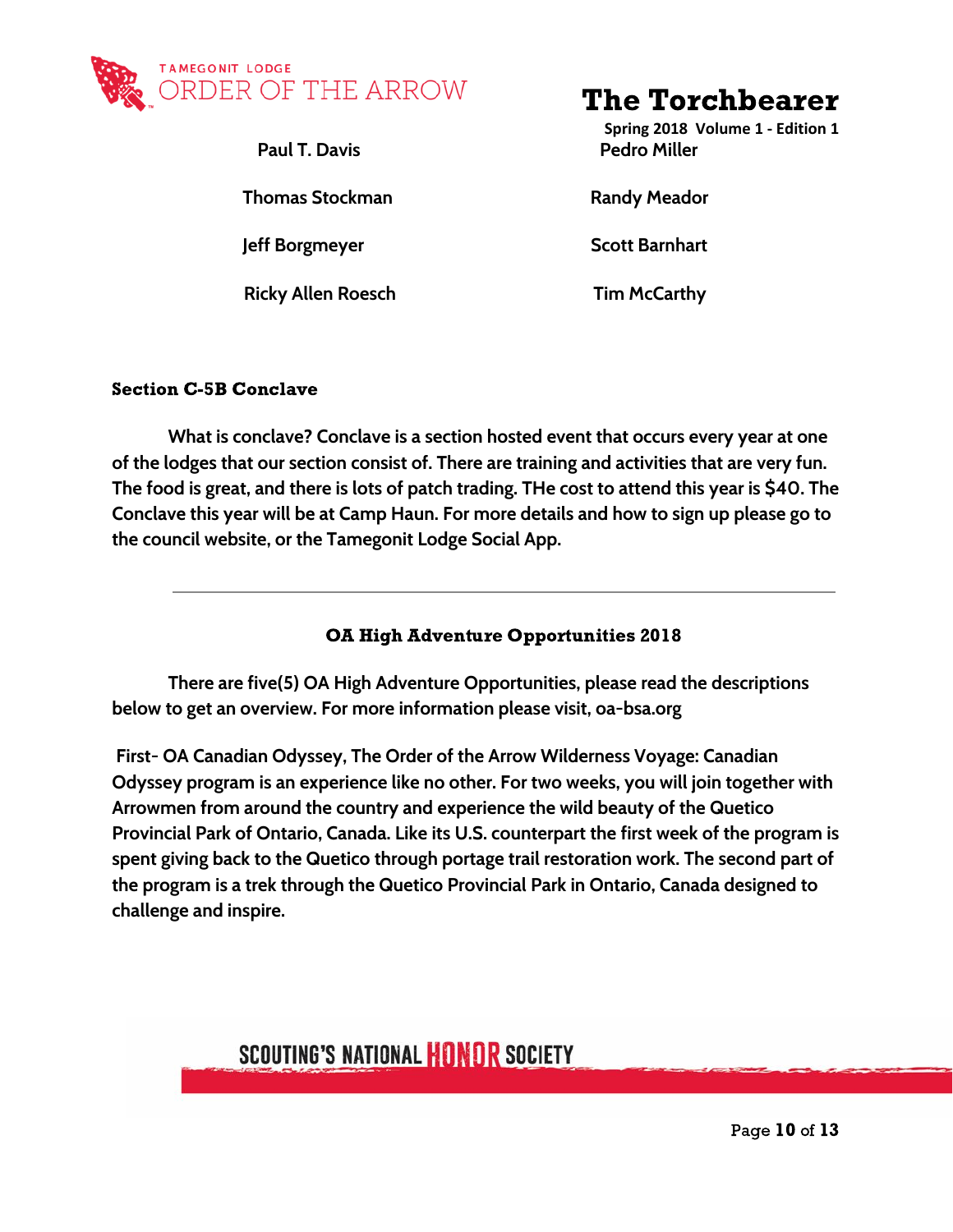

**Spring 2018 Volume 1 - Edition 1**

**Second- OA Ocean Adventure, The Order of the Arrow Ocean Adventure program is a 7-day program conducted in the Florida Keys. The service portion of the adventure will be primarily based out of the Dry Tortugas National Park located 70 miles from Key West. Participants will have the opportunity to snorkel, kayak, paddle board and swim. In addition to this, there is a major focus on reflection on this adventure and nightly discussions will be held with the crew discussion topics from stewardship to character traits to leadership.**

**Third- Summit Experience, The Order of the Arrow Summit Experience program is an experience like no other. For 8 days, you will join together with Arrowmen from around the country and experience all that the Summit in West Virginia has to offer. Four days of the program will be focused on building or maintaining trail around the Summit, and the New River Gorge National River Area. The program is designed to entice younger Arrowmen to participate in High Adventure. Lodges and Chapters are encouraged to participate as a crew.**

**Fourth- OA Trail Crew, The Order of the Arrow Trail Crew program is one of the best ways to experience Scouting's premier high adventure base, Philmont Scout Ranch. For the first week, participants have the chance to make a significant difference to Philmont by participating in trail building in the backcountry. The second week of the program is spent experiencing Philmont in its finest. Unlike regular treks, Trail Crews make their own itinerary, instead of selecting from pre planned routes.**

**Fifth- OA Wilderness Voyage, The Order of the Arrow Wilderness Voyage program is an experience like no other. For two weeks, you will join together with Arrowmen from around the country and experience all that the Boundary Waters Canoe Area Wilderness in northern Minnesota has to offer. The first week of the program is spent giving back to the Boundary Waters through portage trail restoration work. The second part of the program is a trek planned by the crew.**

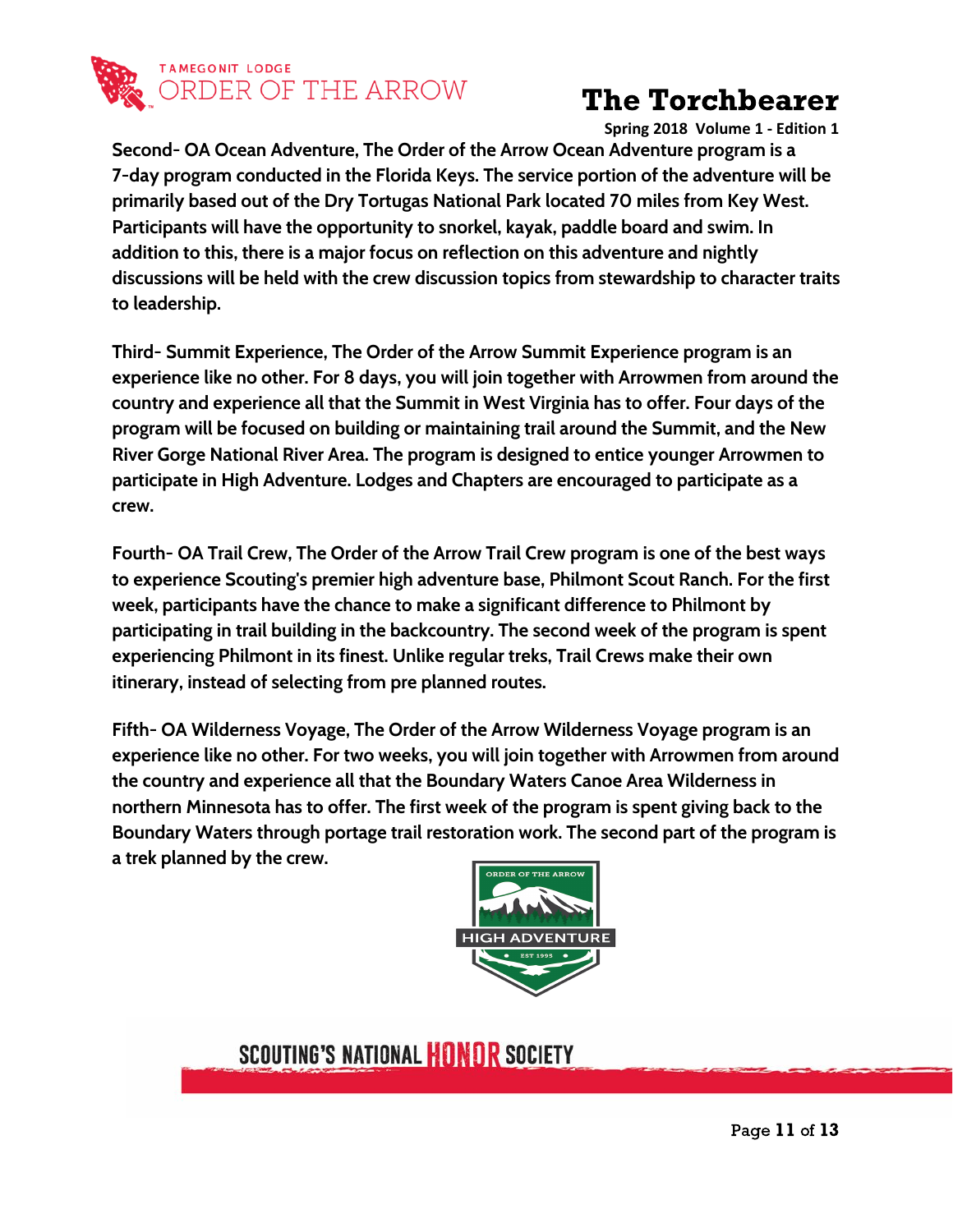

**Spring 2018 Volume 1 - Edition 1**

#### Save the Date

#### Official Tamegonit Lodge Event Dates

| <b>Event Name</b>                 | <b>Date</b>                                                            |
|-----------------------------------|------------------------------------------------------------------------|
| <b>2018 Winter Banquet</b>        | <b>January 6, 2018</b>                                                 |
| <b>LLD (Powerplay)</b>            | <b>February 10, 2018</b>                                               |
| <b>Section Conclave</b>           | April 13-15, 2018 - Hosted by<br>Nampa-Tsi Lodge                       |
| <b>Induction Dry-Run</b>          | <b>March 24, 2018</b>                                                  |
| <b>Spring Induction #1</b>        | April 27-29, 2018                                                      |
| <b>Spring Induction #2</b>        | May 18-20, 2018                                                        |
| <b>Summer Induction #1</b>        | June 6-7, 2018                                                         |
| <b>Summer Induction #2</b>        | June 13-17, 2018                                                       |
| <b>Fall Induction #1 (Bartle)</b> | <b>August 10-12, 2018</b>                                              |
| <b>Fall Induction #2</b>          | <b>August 24-26, 2018</b>                                              |
| <b>Fall Fellowship</b>            | September 21-23, 2018                                                  |
| <b>Vigil Banquet</b>              | October 6-7, 2018                                                      |
| <b>NLS</b>                        | October 26-28, 2018 Heartland Center                                   |
| <b>LLD Training</b>               | <b>November 17, 2018</b>                                               |
| <b>2019 Winter Banquet</b>        | <b>January 5, 2019</b>                                                 |
| <b>2018 NOAC</b>                  | July 30 - August 4, 2018 Indiana<br><b>University, Bloomington, IN</b> |